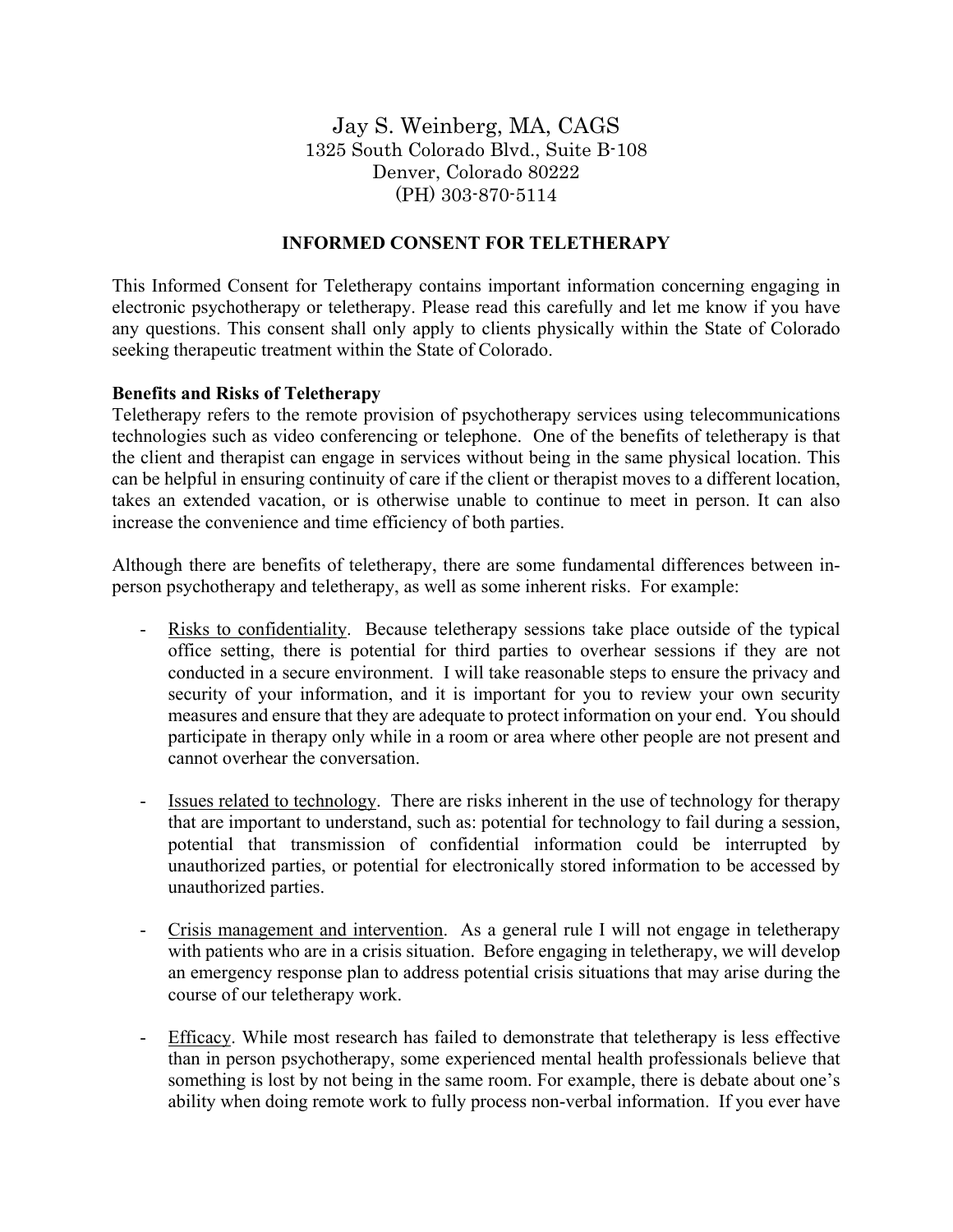concerns about misunderstandings between us related to our use of technology, please bring up such concerns immediately and we will address the potential misunderstanding together.

#### **Electronic Communications**

We will discuss which is the most appropriate platform to use for teletherapy services. You may be required to have certain system requirements to access electronic psychotherapy via the method we choose. You are solely responsible for any cost to you to obtain any additional/necessary system requirements, accessories, or software to use electronic psychotherapy.

For communication between sessions, I use email communication and text messaging only with your permission and only for administrative purposes unless we have made another agreement. That means that email exchanges and text messages with my office should be limited to things like setting and changing appointments, billing matters, and other related issues. You should be aware that I cannot guarantee the confidentiality of any information communicated by email or text. Therefore, I will not include any clinical material by email and prefer that you do not as well.

Treatment is most effective when clinical discussions occur at your regularly scheduled sessions, however if an urgent issue arises, you should feel free to attempt to reach me by phone. I will make every effort to return your call on the same day you make it, with the exception of weekends and holidays. If you are unable to reach me and feel that you cannot wait for me to return your call, contact your family physician or the nearest emergency room and ask for the psychologist or psychiatrist on call. If I will be unavailable for an extended time, I will provide you with the name of a colleague to contact, if necessary.

### **Confidentiality:**

I have a legal and ethical responsibility to make my best efforts to protect all communications, electric and otherwise, that are a part of our teletherapy. However, the nature of electronic communications technologies is such that I cannot guarantee that our communications will be kept confidential and/or that a third party may not gain access to our communications. Even though I may utilize state of the art encryption methods, firewalls, and back-up systems to help secure our communication, there is a risk that our electronic communications may be compromised, unsecured, and/or accessed by a third party.

The extent of confidentiality and the exceptions to confidentiality that I outlined in my Disclosure Statement/Informed Consent still apply in teletherapy. Please let me know if you have any questions about exceptions to confidentiality.

### **Appropriateness of Teletherapy**

If at any time while we are engaging in teletherapy, I determine, in my sole discretion, that teletherapy is no longer the most appropriate form of treatment for you, we will discuss options of engaging in face-to-face in-person counseling or referrals to another professional in your location who can provide appropriate services.